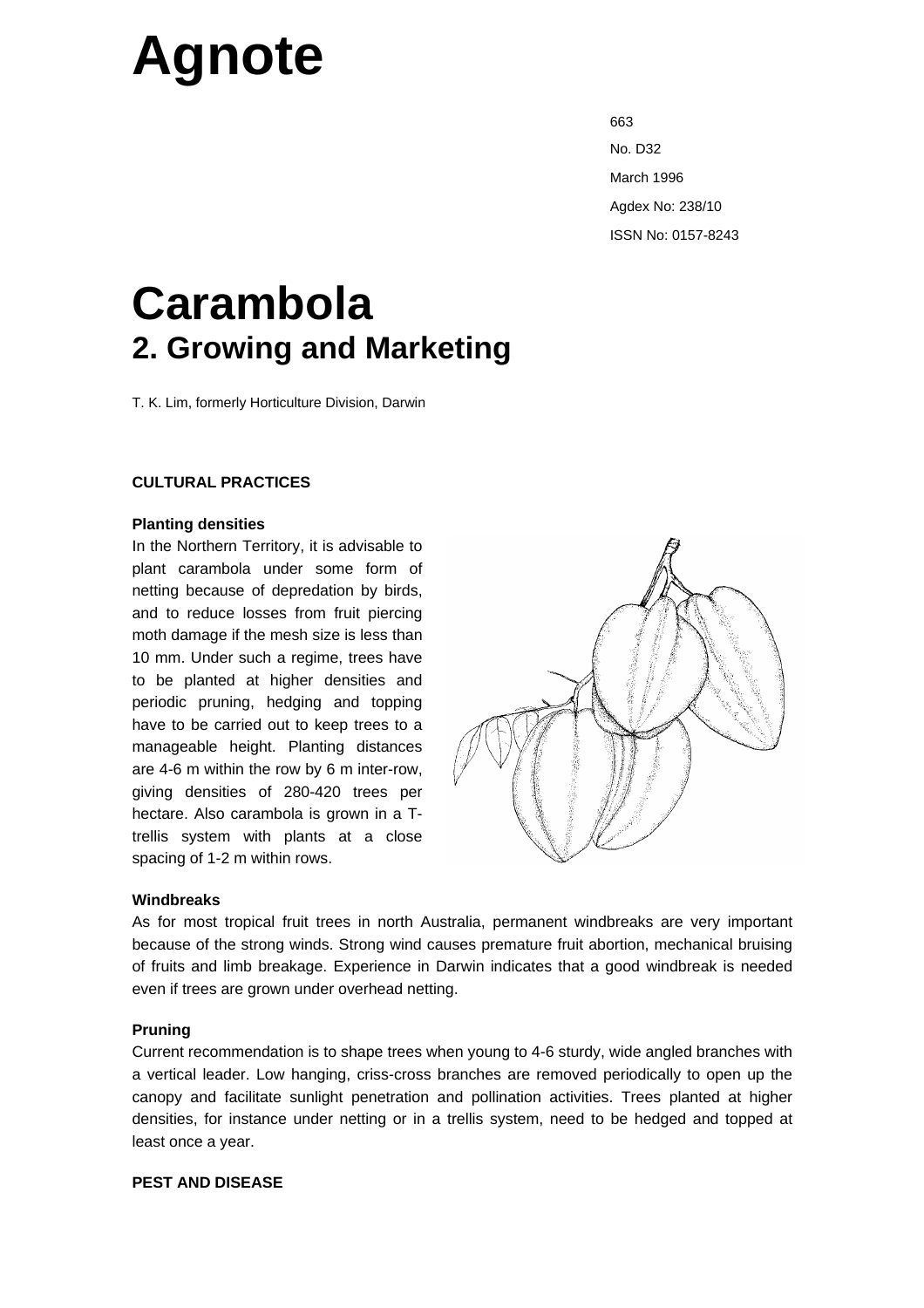In the Northern Territory, birds, fruit fly and the fruit piercing moths are the most important pests. Birds especially the sulphur crested cockatoo can destroy a whole crop. The fruit fly, *Batrocera aquilonis* and fruit piercing moths, *Orthreis* spp. can cause 90% damage. Other minor pests include the fruit spotting bug *Amblypelta lutescens* , *Monolepta* beetles, the green vegetable bug *Nezara viridula*, lepidopterous flower grubs, mealy bugs, and scales (*Coccus* spp).

For tropical fruit trees in general, the Entomology Section recommends the use of the following chemicals for the pests listed. Growers are advised to contact Entomology Section for more detailed information and other pest problems.

| fruit fly           | dimethioate                           |  |  |
|---------------------|---------------------------------------|--|--|
| caterpillars        | trichlorophon                         |  |  |
| flower caterpillars | <b>Bacillus thuringensis</b>          |  |  |
| red banded thrips   | dimethioate, endosulfan               |  |  |
| swarming beetles    | endosulfan                            |  |  |
| ants                | chlorpyrofos                          |  |  |
| mealy bugs          | malathion, petoleum oil               |  |  |
| borers              | carbaryl dust, malathion              |  |  |
| broad mites         | sulphur, dicolfol                     |  |  |
| two spotted mites   | fenbutin oxide (Torque <sup>®</sup> ) |  |  |
|                     | clofentazine (Apollo <sup>®</sup>     |  |  |

These chemicals are sold under several brand names and are available from rural suppliers. Follow the directions on the container when using them.

Except for post harvest fruit rot fungi such as *Ceratocystis, Colletotrichum, Dothioriella,* and *Phomopsis* species field diseases are of less significance in all the growing areas. Field diseases observed on carambola around Darwin include *Cercospora* leaf spot, *Cephaleuros virescens* leaf spot, *Cladosporium* sp. on flowers and an unidentified white root rot.

# **IRRIGATION**

Carambola has a high water demand especially during the dry months and during the fruiting period and is extremely susceptible to short periods of water stress. Rates recommended should be at least 0.8 of pan evaporation which is equivalent to 30-75 mm per week. An irrigation system should be able to provide 200 L/week during maximum demand periods. Mulching can help to conserve moisture around the trees.

# **FERTILISATION**

No fertilisation or crop nutrient requirement studies have been carried out on carambola. Fertilisers can be applied manually by basal dressing or through the irrigation system fertigation. For fertigation more soluble fertilisers are used and trees are fertigated every 2-3 weeks resulting in 17-26 applications per year. One fertigation option used at Coastal Plains Research Station, Darwin is shown in Table 1.

If fertilisers are to be used as a basal dressing, they can be manually broadcast 12 times a year for the first two years and 4 -6 times a year after year 3. Trace elements of iron, zinc, boron and copper can be applied as foliar sprays 6 times a year. One manual application schedule used is shown in Table 2. Additionally, periodic applications of organic manure viz., chicken manure, bagasse, straw can be beneficial.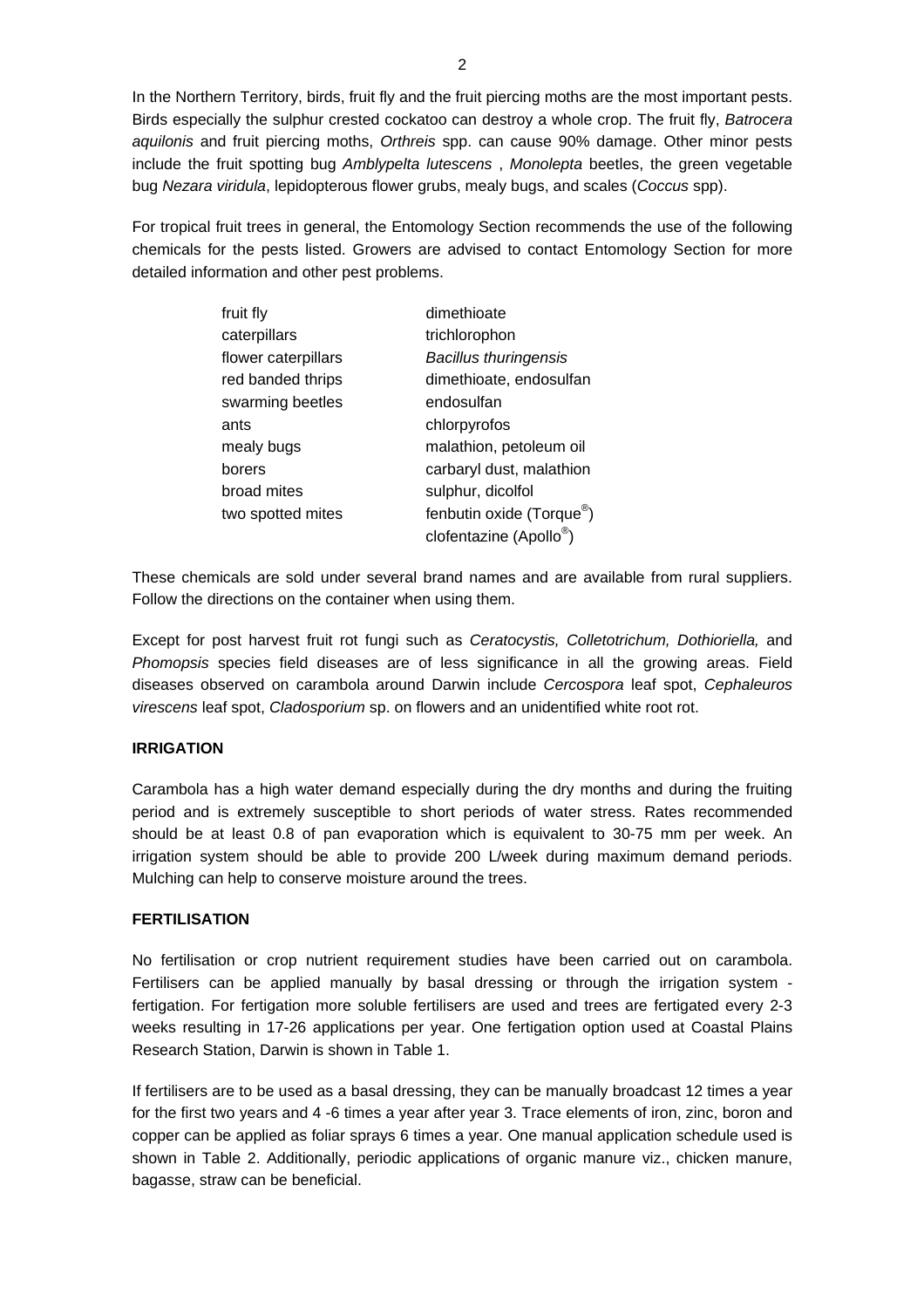# **HARVEST AND POSTHARVEST HANDLING**

Carambola has to be harvested when mature. One rule of thumb is to harvest fruit when there is some tinge of yellow, i.e., covering less than 25% of the fruit surface or in the case of some varieties, when the fruit is pale whitish green. To avoid fruit bruising and to extend postharvest shelf life, fruit should be carefully harvested with hand or picking pole with an attached bag and carefully cleaned, washed, graded and packed. Pack size depends on market requirements but fruit can be wrapped in paraffin paper or netted socks and placed in a carton lined with foam. Carambola can be stored up to 5 weeks with or without packaging and retain acceptable flavour. Mature green fruits can be stored at 10°C up to 5 weeks and still ripen in storage to the ripe yellow colour with acceptable flavour; and fruit destined for processing can be stored at 5°C up to 10 weeks without appreciable loss in flavour.

#### **MARKETS AND PROSPECTS**

Carambola is sold mainly in localised markets and in the main domestic markets of Brisbane, Sydney and Melbourne. Prices vary widely between markets and between production periods in the growing areas. Generally prices are higher in the months of October and November.

A small volume of carambola is exported. In 1992/93, 2.487 tons were exported to Bahrain, France, Hong Kong, Indonesia, Kampuchea, Lebanon, Philippines and Singapore from markets in Queensland, NSW and Victoria.

The demand for carambola is still growing in Singapore and Hong Kong, whilst new markets are being developed in Europe, especially Germany, the Netherlands, France, Belgium and the United Kingdom and the Middle East countries. Malaysia is the leading producer and exporter of carambola. Although carambola is produced year round with 4-6 peaks, the major peaks in Malaysia are January to March and June to August. Thus, there could be a vacuum in carambola supply in October-November.

| Fertiliser g/tree/year               | Year 1  | Year 2  | Year 3 | Year 4<br>and more |
|--------------------------------------|---------|---------|--------|--------------------|
| Urea (N=46%)                         | 48      | 150     | 28     | 111                |
| Calcium nitrate (N=16%, Ca=19%)      | $\star$ | $\star$ | 742    | 742                |
| Potassium nitrate (N=13%, K=38%)     | 474     | 786     | 1262   | 1420               |
| Magnesium sulphate (Mg=16%)          | $\star$ | $\star$ | 450    | 450                |
| Monoammonium sulphate (N=12%, P=22%) | 816     | 1089    | 544    | 544                |
| Iron chelate (Fe=13%)                | 138     | 138     | 138    | 138                |
| Zinc sulphate heptahydrate (Zn=23%)  | 78      | 78      | 78     | 78                 |
| Solubor (B=22%)                      | 54      | 54      | 54     | 54                 |

Table 1. Fertiliser rates for fertigation of carambola

\* Calcium and Magnesium supplied manually as dolomite(Ca=14%, Mg=7%)